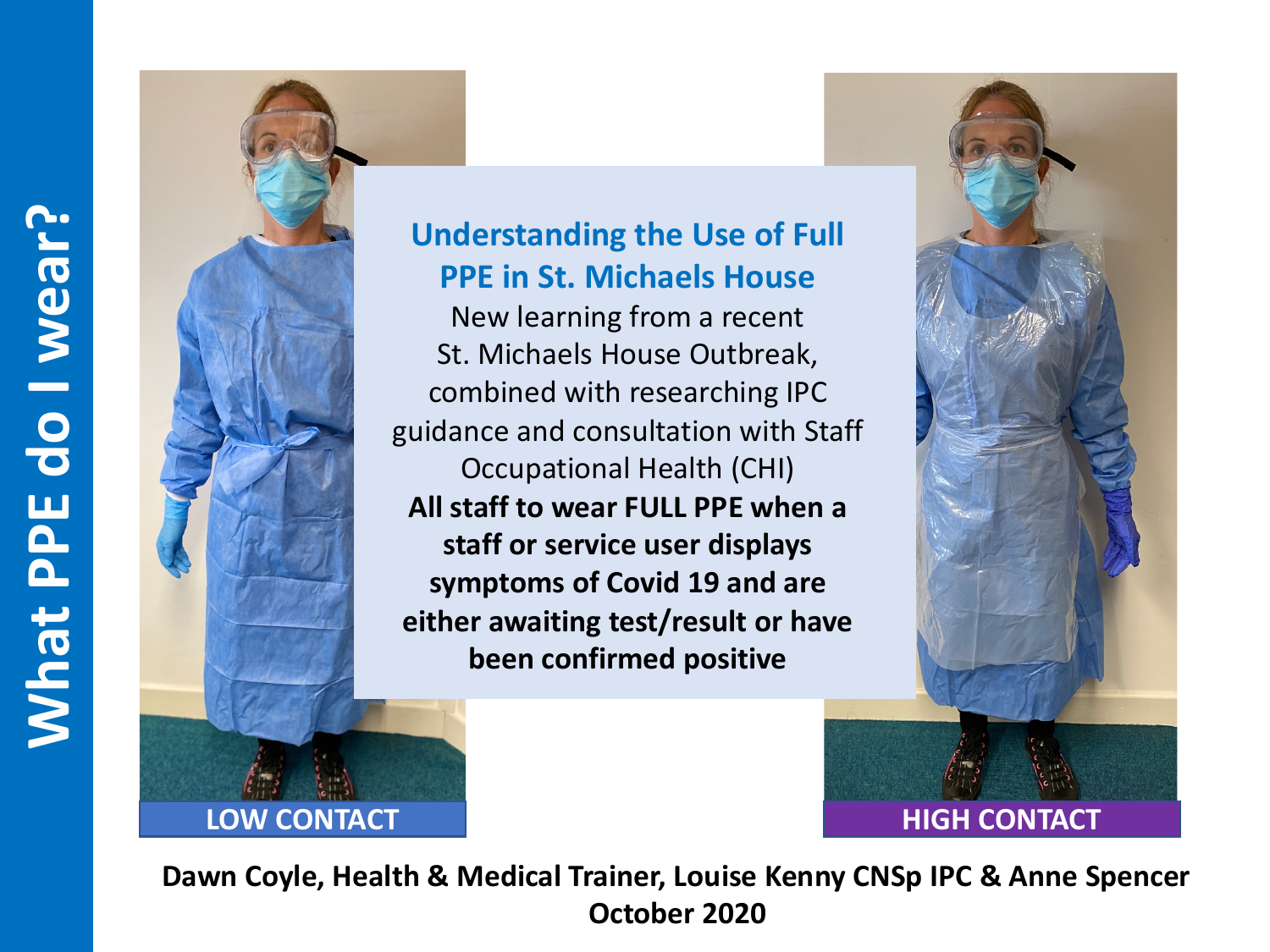## **Scenario 1**

Supporting a Service User **who is isolated** and is **Suspected/Confirmed** as having Covid 19

**What PPE do I wear? What PPE do I wear?** 





As advised these circumstances requires **Full PPE – as shown**



When you are finished and anticipate leaving the service user on their own for a while you -

**Doff your PPE** (as per SMH video) – in most instances just inside the door of the room and wash your hands



**3** Remove your mask outside of the room and then wash your hands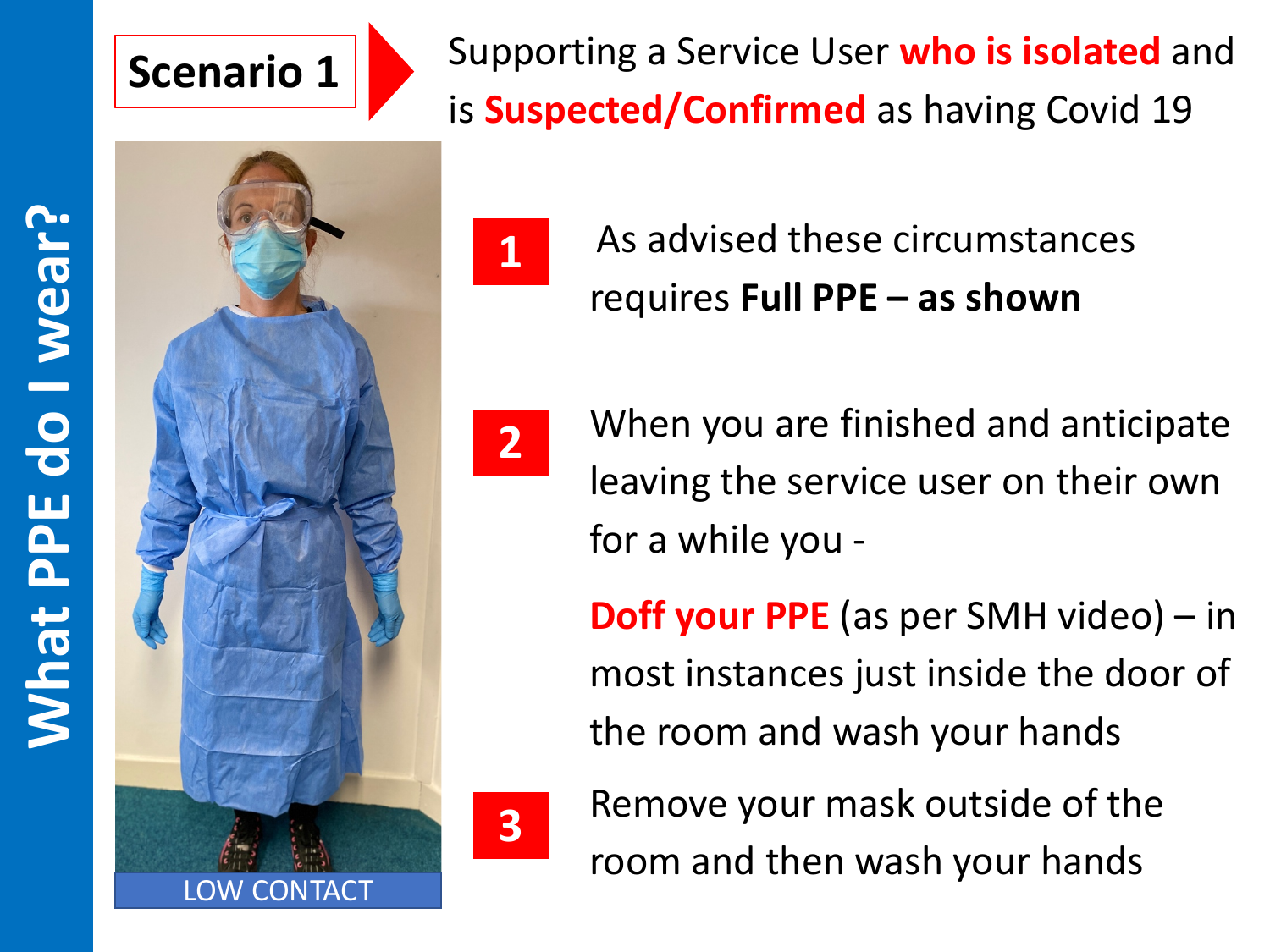## **Scenario 2**



**Supporting Non Suspected Service Users** in a centre/unit **with a suspected/confirmed case of Covid19**



Supporting staff **Must Donn Full PPE** when caring for the rest of the service users **The reason for this is**

- the service user may be asymptomatic or yet to display symptoms
- Staff member working has yet to display symptoms or asymptomatic



**2** In this case the **extended** use of certain PPE items is used - **Full PPE – as shown in the photograph**

- Extended use means that the Full PPE kept on while attending to a series of service users in one centre as they are considered to be 'well'
- Allowing extended use of certain PPE is only because these service users are currently considered 'well' and activities being done are considered low risk, due to lower levels of contact.

Examples of these are:

- o one to one activities such as arts and crafts,
- o group non contact activities,
- o sitting and chatting with service users